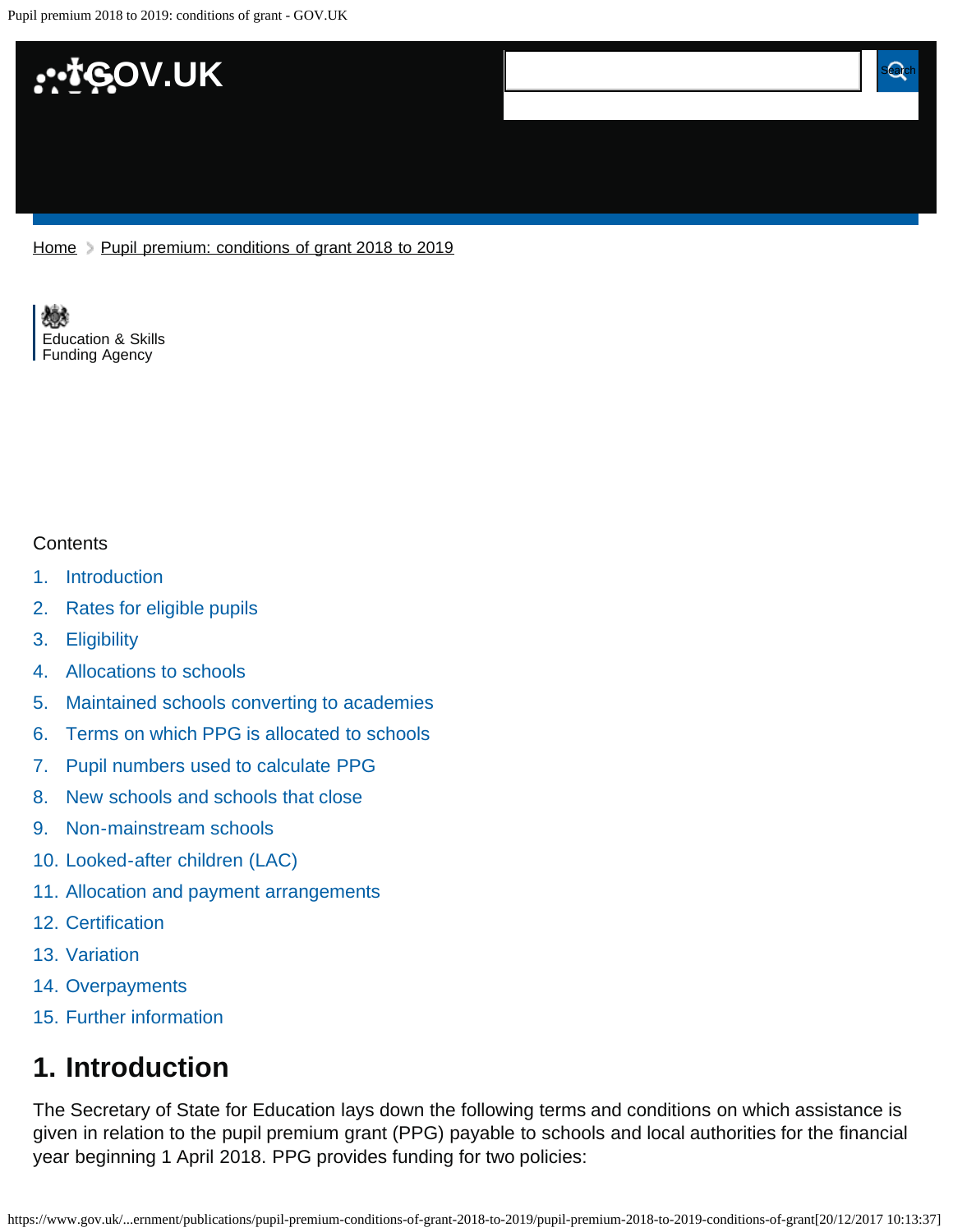- raising the attainment of disadvantaged pupils of all abilities to reach their potential
- supporting children and young people with parents in the regular armed forces

# <span id="page-1-0"></span>**2. Rates for eligible pupils**

The PPG per pupil for 2018 to 2019 is as follows:

| Disadvantaged pupils                                                                                                                                                                        | <b>Pupil premium</b><br>per pupil |
|---------------------------------------------------------------------------------------------------------------------------------------------------------------------------------------------|-----------------------------------|
| Pupils in year groups reception to year 6 recorded as Ever 6 free school meals                                                                                                              | £1,320                            |
| Looked-after children (LAC) defined in the Children Act 1989 as one who is in the care of, or provided with<br>accommodation by, an English local authority                                 | £2,300                            |
| Children who have ceased to be looked after by a local authority in England and Wales because of adoption, a special<br>guardianship order, a child arrangements order or a residence order | £2,300                            |
| Service children                                                                                                                                                                            | Pupil premium per<br>pupil        |
| Pupils in year groups reception to year 11 recorded as Ever 6 service child or in receipt of a child pension from the<br>Ministry of Defence                                                | £300                              |

## <span id="page-1-1"></span>**3. Eligibility**

#### **3.1 Ever 6 Free School Meals (FSM)**

The pupil premium for 2018 to 2019 will include pupils recorded in the January 2018 school census who are known to have been eligible for FSM since May 2012, as well as those first known to be eligible at January 2018.

#### **3.2 Children adopted from care or who have left care**

The pupil premium for 2018 to 2019 will include pupils recorded in the January 2018 school census and alternative provision census, who were looked after by an English or Welsh local authority immediately before being adopted, or who left local authority care on a special guardianship order or child arrangements order (previously known as a residence order). These are collectively referred to as post-LAC in these conditions of grant.

#### **3.3 Ever 6 service child**

For the purposes of these grant conditions, Ever 6 service child means a pupil recorded in the January 2018 school census who was eligible for the service child premium since the January 2013 census as well as those recorded as a service child for the first time on the January 2018 school census. The grant will be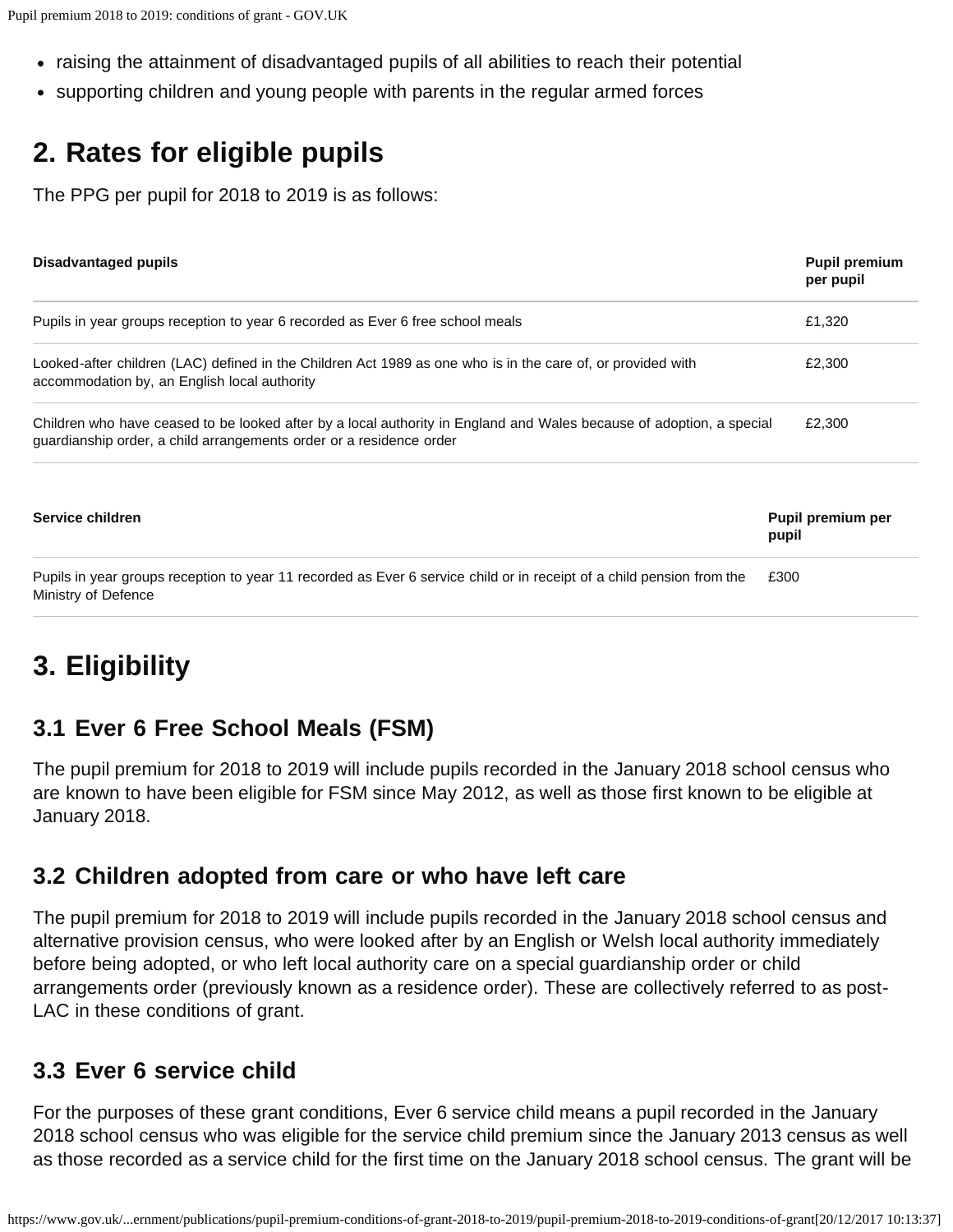allocated as set out in sections 4, 5 and 6 below. Where national curriculum year groups do not apply to a pupil, the pupil will attract PPG if aged 4 to 15 as recorded in the January 2018 school census.

### <span id="page-2-0"></span>**4. Allocations to schools**

#### **4.1 Mainstream schools**

For the purposes of these conditions of grant, mainstream school means infant, junior, primary, middle, secondary, high schools, special school and pupil referral units. It does not include general hospital schools or other alternative provision.

DfE will allocate PPG to schools and local authorities (who must allocate for each FTE pupil on the January 2018 school census, at each school they maintain) the following amounts:

- £1,320 per pupil for each Ever 6 FSM FTE pupil aged 4 and over in year groups reception to year 6, except where the pupil is allocated the LAC or post-LAC premium
- £935 per pupil for each Ever 6 FSM FTE in year groups 7 to 11, except where the pupil is allocated the LAC or post-LAC Premium
- £2,300 per pupil for each post-LAC in year groups reception to year 11
- £300 for each pupil aged 4 and over in year groups reception to year 11 who is either Ever 6 service child FTE or in receipt of pensions under the Armed Forces Compensation Scheme (AFCS) and the War Pensions Scheme (WPS)

For pupils recorded aged 5 and over on the school census, PPG will be allocated on the basis of sole and dual main registrations only.

#### <span id="page-2-1"></span>**5. Maintained schools converting to academies**

Schools that are academies on 1 April 2018 will receive their PPG directly from the Education and Skills Funding Agency (ESFA). Local authorities should pay PPG to schools due to convert to academy status:

| Date of conversion to academy                      | Proportion of PPG paid by local authority |
|----------------------------------------------------|-------------------------------------------|
| On or by 1 September 2018                          | Five twelfths of their annual allocation  |
| After 1 September 2018 and on or by 1 January 2019 | Nine twelfths of their annual allocation  |
| After 1 January 2019                               | Their full allocation                     |

ESFA will adjust the local authority's PPG allocation to reflect these conversions and the remaining allocation will be paid directly to the academy by the ESFA.

Schools federated, or to be federated, under the provisions of section 24 of the Education Act 2002, during the financial year beginning 1 April 2018 shall have grant allocated to them as if they were not federated.

Local authorities must make the grant available to their schools irrespective of any deficit relating to the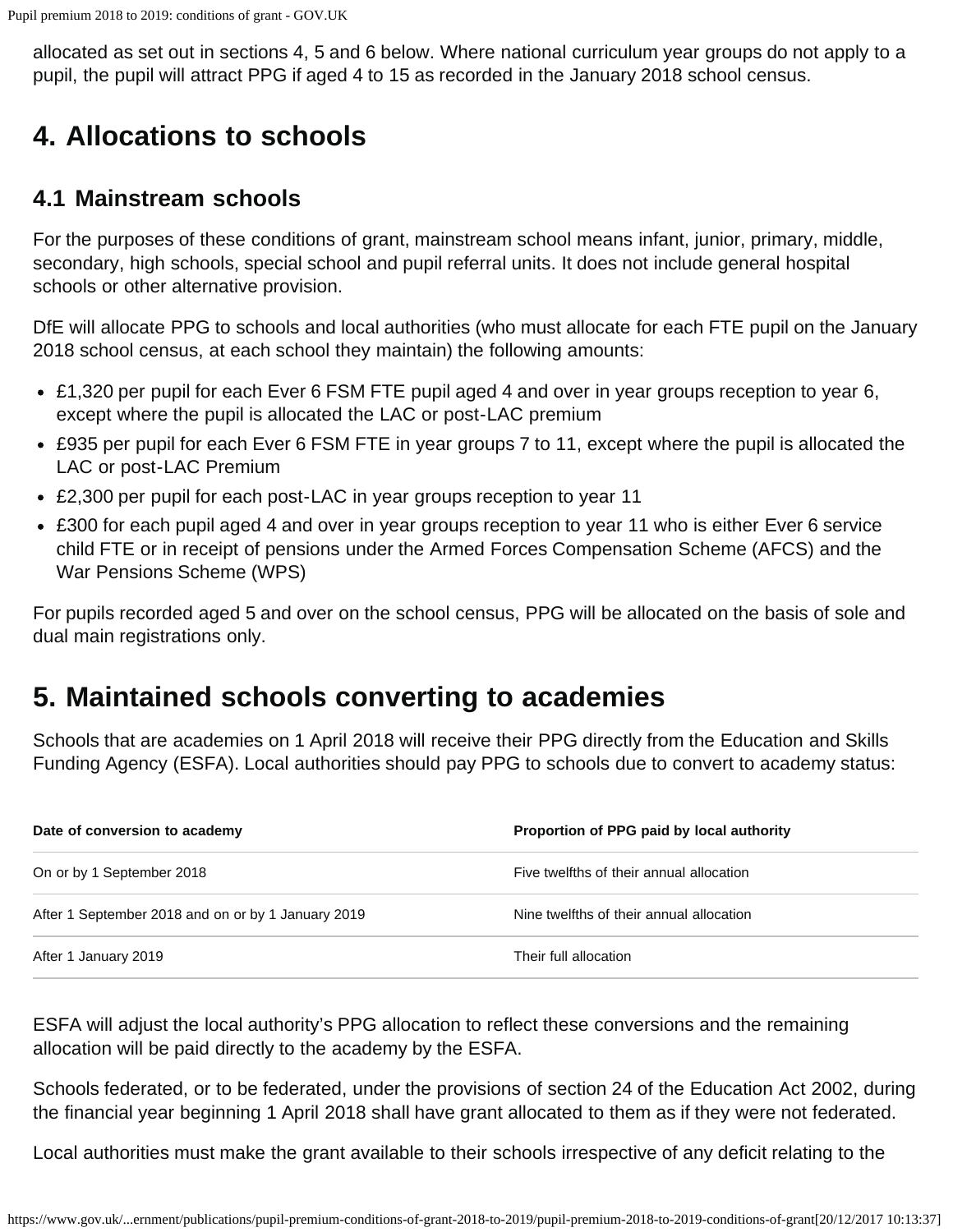expenditure of the school's budget share. PPG is not part of schools' budget shares and is not part of the individual schools budget. It is not to be counted for the purpose of calculating the minimum funding guarantee.

### <span id="page-3-0"></span>**6. Terms on which PPG is allocated to schools**

The grant may be spent in the following ways:

- for the purposes of the school; that is, for the educational benefit of pupils registered at that school
- for the benefit of pupils registered at other maintained schools or academies
- on community facilities; for example, services whose provision furthers any charitable purpose for the benefit of pupils at the school or their families, or people who live or work in the locality in which the school is situated

The grant does not have to be completely spent by schools in the financial year beginning 1 April 2018; some or all of it may be carried forward to future financial years.

### <span id="page-3-1"></span>**7. Pupil numbers used to calculate PPG**

ESFA will calculate the allocation using:

- the number of pupils recorded on the January 2018 school census who are Ever 6 FSM (not eligible for the LAC and post-LAC premium)
- post-LAC pupils
- Ever 6 Service child FTE pupils aged 4 and over in year groups reception to year 11

The LAC numbers will be updated in December 2018 as stated below. This means that some schools could see a small reduction in the number of Ever 6 FSM pupils counted for their pupil premium allocation, if the pupil is identified as LAC in the update. In these cases the schools concerned would see a reduction in their pupil premium allocation.

For new schools that open in the 2018 to 2019 financial year, ESFA will use the October 2018 school census. If a school opens after the October census, ESFA will use data from the January 2019 school census. In each case the allocation will be prorated to the proportion of the 2018 to 2019 financial year that the school is open.

Where a new school is not fully established, and at the start of the autumn term 2018, the school has been open for fewer years than the number of year groups in the school, then the school's allocation will be revised in March 2019. The revised allocation will apply the rates set out below to the increase in eligible pupils between the January 2018 school census and the October 2018 school census. The increase will be prorated by seven twelfths to reflect that the additional year groups have been in place for seven months of the financial year.

### <span id="page-3-2"></span>**8. New schools and schools that close**

New schools that open in the 2018 to 2019 financial year will receive PPG for the proportion of the financial year for which they are open.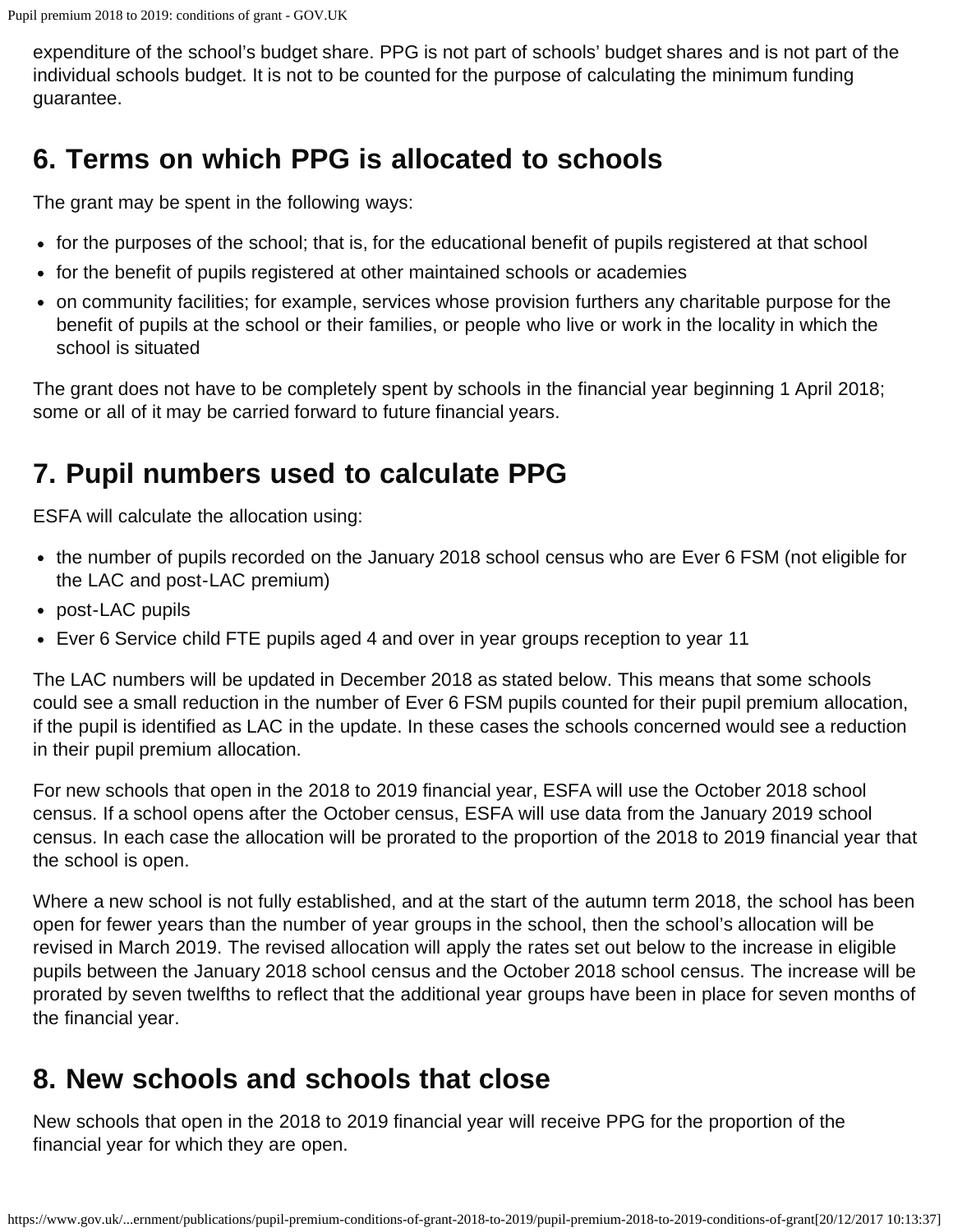If a school closes during the financial year, the local authority should allocate PPG for the proportion of the financial year when the school was open.

Where a school receives pupils from schools that close or as a result of school merger, the local authority should allocate the same grant that it would have allocated to the schools that closed or merged for the remainder of the financial year. Local authorities should agree the amount a new school receives from schools that close.

#### <span id="page-4-0"></span>**9. Non-mainstream schools**

ESFA allocates PPG to each local authority for Ever 6 FSM, Ever 6 service child and post-LAC pupils in general hospital schools and alternative provision (including non-maintained special schools) not maintained by the local authority but where the local authority pays full tuition fees.

Local authorities must pay PPG for pupils in non-maintained special schools and this can be allocated on a termly basis.

Local authorities may allocate PPG to other alternative provision settings or use the grant to spend specifically on additional educational support to raise the standard of attainment for the eligible pupils and eligible service children. Local authorities must consult the non-mainstream settings about how local authorities use PPG to support children educated in non-mainstream settings.

For non-mainstream schools that complete the school level annual census (SLASC), rather than the main school census, pupil premium will be based on the number of FTE pupils recorded as FSM in the January 2018 SLASC.

## <span id="page-4-1"></span>**10. Looked-after children (LAC)**

DfE will allocate to local authorities a provisional amount of £2,300 per child looked after for at least one day, as recorded in the March 2017 children looked-after data return (SSDA903), and aged 4 to 15 at 31 August 2016. DfE will update and finalise this allocation in December 2018 based on the number of children looked after for at least one day during the year ending March 2018, as recorded in the March 2018 children looked-after data return (SSDA903), and aged 4 to 15 at 31 August 2017. This update may have an impact on some schools' allocations as set out in para 7 above.

#### **10.1 Use of the LAC premium**

The LAC premium must be managed by the designated virtual school head (VSH) in the local authority that looks after the child, and used without delay for the benefit of the looked-after child's educational needs as described in their personal education plan.

The VSH should ensure there are arrangements in place to discuss how the child will benefit from pupil premium funding with the designated teacher or another member of staff in the child's education setting who best understands their needs. Processes for allocating funds to a child's education setting should be as simple as possible to avoid delay.

Local authorities may not carry forward funding held centrally into the financial year 2018 to 2019. Centrally-held LAC premium that has not been spent, or allocated to the child's education setting, by 31 March 2019 will be recovered.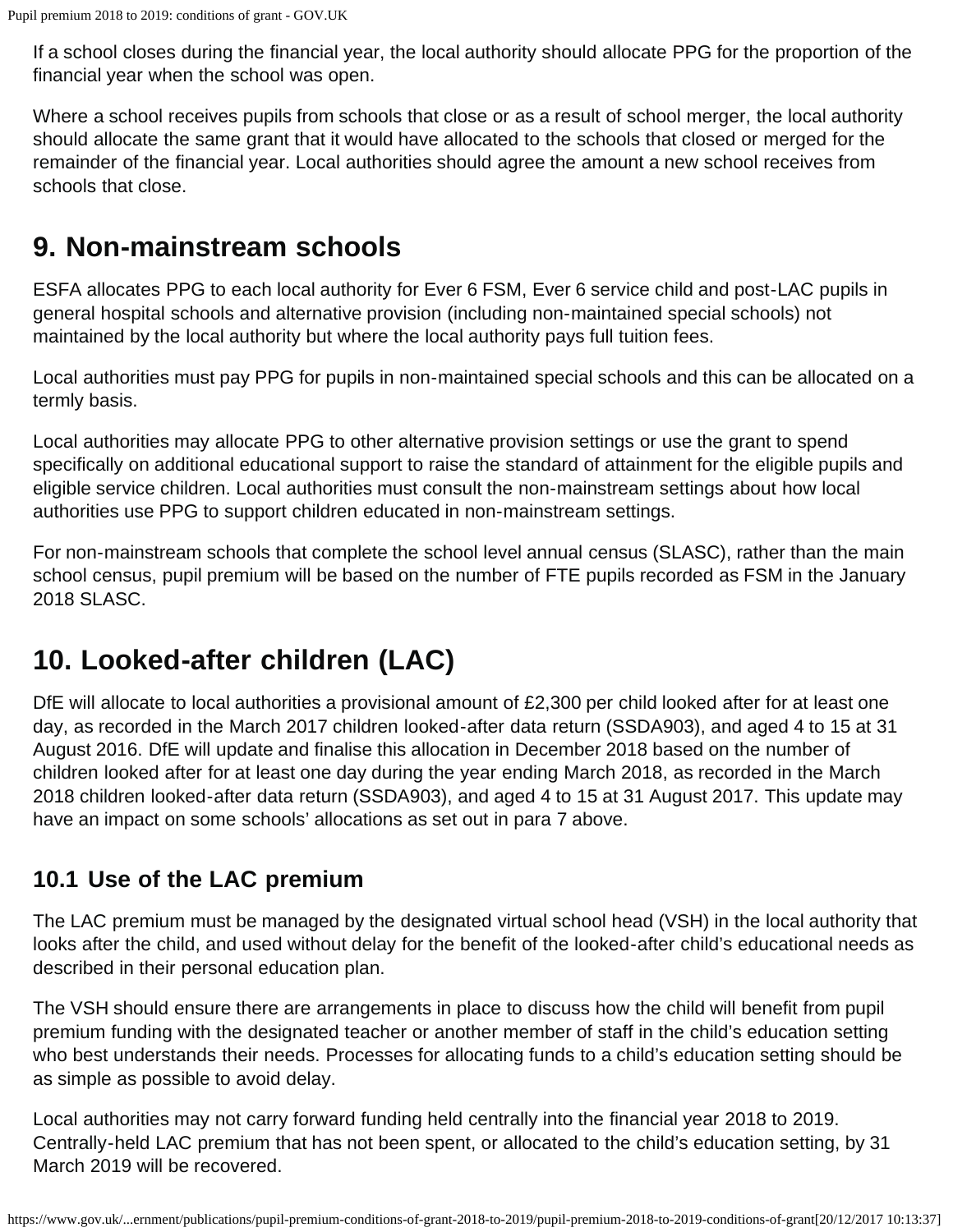## <span id="page-5-0"></span>**11. Allocation and payment arrangements**

PPG allocations will be confirmed in June 2018 once pupil number data from the January 2018 census has been validated and agreed. PPG will be paid to local authorities in quarterly instalments by:

- 29 June 2018
- 28 September 2018
- 28 December 2018
- 29 March 2019

PPG will be paid to academies and free schools in quarterly instalments on:

- 09 July 2018
- 08 October 2018
- 09 January 2019
- 08 April 2019

## <span id="page-5-1"></span>**12. Certification**

Local authorities will be required to certify that they have passed on the correct amount of funding to schools or, where funding has been spent centrally, that it has been spent in line with these conditions of grant. ESFA will issue a certification form in April 2019.

### <span id="page-5-2"></span>**13. Variation**

The basis for allocation of grant may be varied by the Secretary of State from those set out above, if so requested by the school or local authority.

#### <span id="page-5-3"></span>**14. Overpayments**

Any overpayment of PPG shall be repaid by the school or local authority.

### <span id="page-5-4"></span>**15. Further information**

Books and other documents and records relating to the recipient's accounts shall be open to inspection by the Secretary of State and by the Comptroller and Auditor General.

The Comptroller and Auditor General may, under Section 6 of the National Audit Act 1983, carry out examinations into the economy, efficiency and effectiveness with which the recipient has used its resources in discharging its grant-aided activities.

Schools and local authorities shall provide information as may be required by the Secretary of State to determine whether it has complied with these conditions.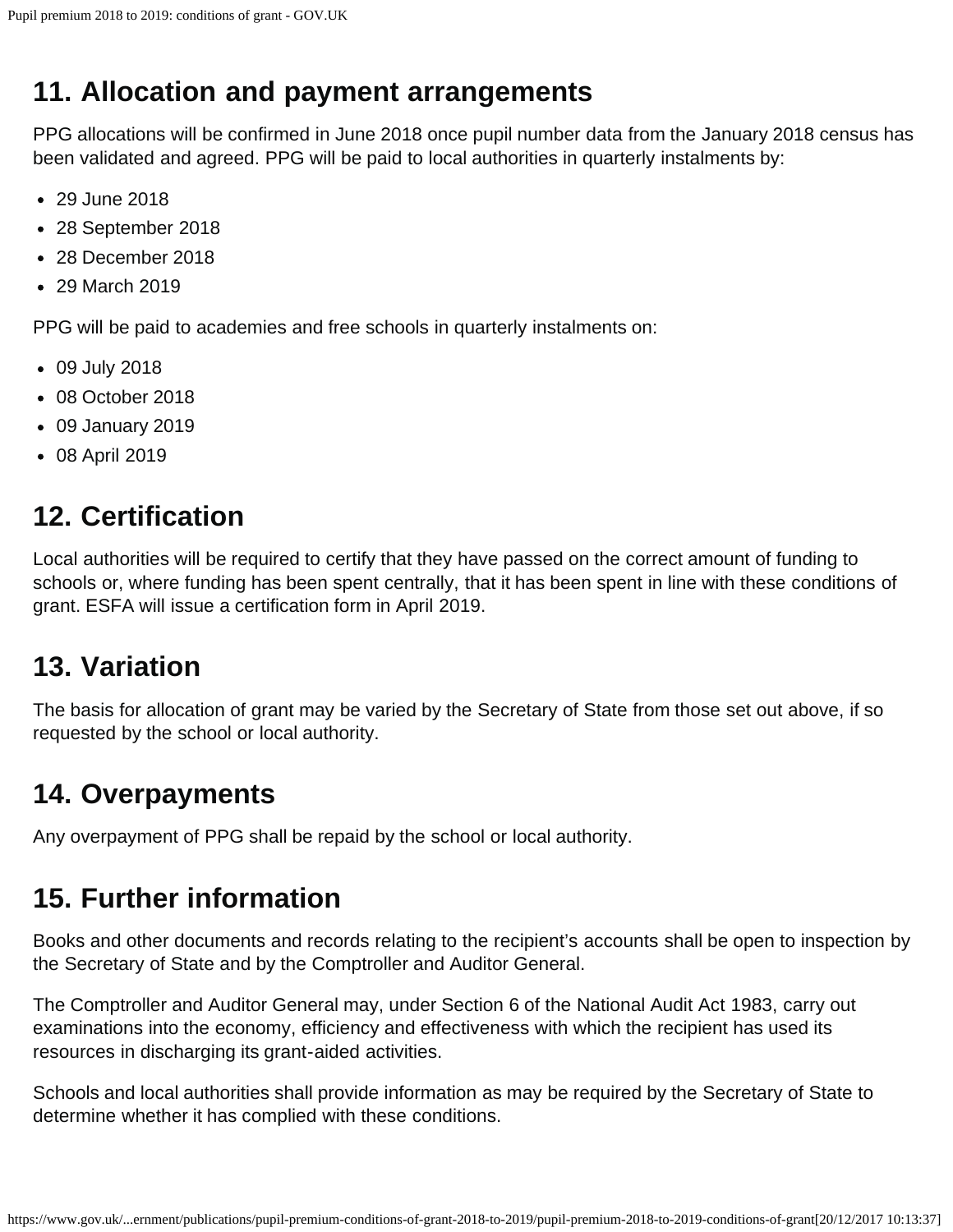Is there anything wrong with this page?

#### **Services and information**

**[Benefits](https://www.gov.uk/browse/benefits)** 

- [Births, deaths, marriages and care](https://www.gov.uk/browse/births-deaths-marriages)
- [Business and self-employed](https://www.gov.uk/browse/business)
- [Childcare and parenting](https://www.gov.uk/browse/childcare-parenting)
- [Citizenship and living in the UK](https://www.gov.uk/browse/citizenship)
- [Crime, justice and the law](https://www.gov.uk/browse/justice)
- [Disabled people](https://www.gov.uk/browse/disabilities)
- [Driving and transport](https://www.gov.uk/browse/driving)
- [Education and learning](https://www.gov.uk/browse/education)
- [Employing people](https://www.gov.uk/browse/employing-people)
- [Environment and countryside](https://www.gov.uk/browse/environment-countryside)
- [Housing and local services](https://www.gov.uk/browse/housing-local-services)
- [Money and tax](https://www.gov.uk/browse/tax)
- [Passports, travel and living abroad](https://www.gov.uk/browse/abroad)
- [Visas and immigration](https://www.gov.uk/browse/visas-immigration)
- [Working, jobs and pensions](https://www.gov.uk/browse/working)

#### **Departments and policy**

- [How government works](https://www.gov.uk/government/how-government-works)
- **[Departments](https://www.gov.uk/government/organisations)**
- **[Worldwide](https://www.gov.uk/world)**
- **[Policies](https://www.gov.uk/government/policies)**
- **[Publications](https://www.gov.uk/government/publications)**
- **[Announcements](https://www.gov.uk/government/announcements)**

[Help](https://www.gov.uk/help) [Cookies](https://www.gov.uk/help/cookies) [Contact](https://www.gov.uk/contact) [Terms and conditions](https://www.gov.uk/help/terms-conditions) [Rhestr o Wasanaethau Cymraeg](https://www.gov.uk/cymraeg) Built by the [Government Digital Service](https://www.gov.uk/government/organisations/government-digital-service)